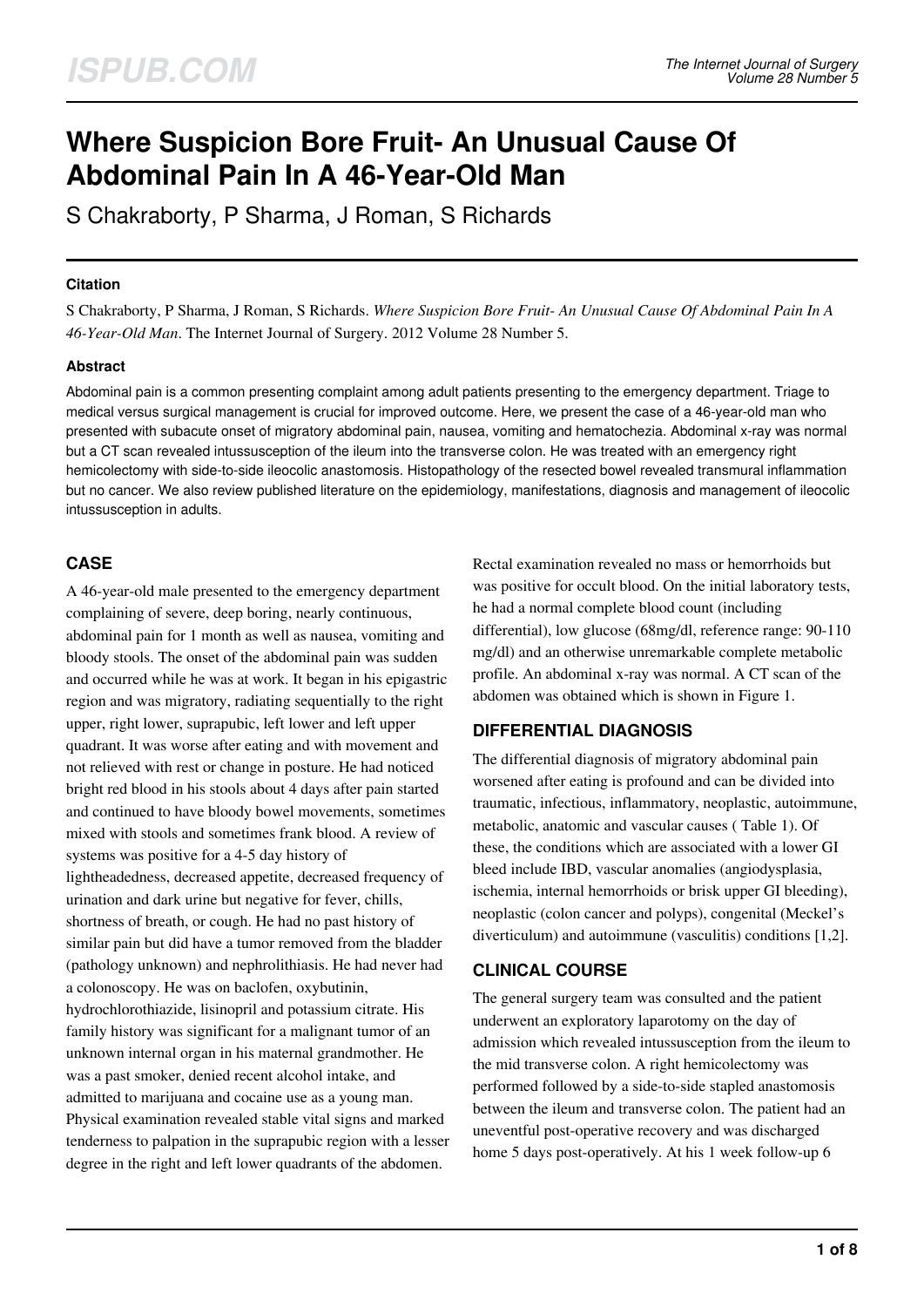days post-discharge he was doing well. Gross pathological examination confirmed intussusception of the ileum into a portion of transverse colon. The colonic and ileal wall in the area of intussusception were edematous. Microscopic examination revealed mucosal ulceration, and transmural acute and chronic inflammation. There was no evidence of malignancy ( Figure 2).

## **Figure 1**

Figure 1: Contrast-enhanced CT scan of the abdomen demonstrating (a) the typical  $\hat{A}$ "target sign $\hat{A}$ " or  $\hat{A}$ "pseudo kidney $\hat{A}$ " sign of an ileocolic intussusception. The intussusceptum (black arrowhead) with the mesenteric blood vessels and fat (black arrow) is surrounded by the thick walled intussuscipiens (white arrowhead) (b) another view showing the leading edge (white arrowhead) with surrounding mesentery, blood vessels and fat (white arrow) and the thick intussuscipiens (black arrow)



## **Figure 2**

Figure 2: H&E-stained section of the colonic wall showing transmural inflammation (original magnification 20x)



## **Figure 3**

Table 1: Differential diagnosis of migratory abdominal pain aggravated by eating

| Category     | <b>Diseases</b>                                                               |  |  |  |  |
|--------------|-------------------------------------------------------------------------------|--|--|--|--|
| Traumatic    | Bowel contusion                                                               |  |  |  |  |
|              | Gastric perforation                                                           |  |  |  |  |
|              |                                                                               |  |  |  |  |
| Infections   | Gastroenteritis                                                               |  |  |  |  |
|              | Intestinal parasites                                                          |  |  |  |  |
|              | lleocecal tuberculosis                                                        |  |  |  |  |
|              | Whipple's disease                                                             |  |  |  |  |
|              | Cholecystitis                                                                 |  |  |  |  |
|              | Typhlitis                                                                     |  |  |  |  |
| Inflammatory | Acute pancreatitis                                                            |  |  |  |  |
|              | Primary sclerosing cholangitis                                                |  |  |  |  |
| Neoplastic   | Cancer involving the small bowel,<br>stomach, pancreas<br>Intestinal lymphoma |  |  |  |  |
| Autoimmune   | Inflammatory bowel disease (IBD)                                              |  |  |  |  |
| Metabolic    | Lactose intolerance                                                           |  |  |  |  |
| Anatomic     | Intestinal obstruction                                                        |  |  |  |  |
|              | Intestinal perforation                                                        |  |  |  |  |
|              | Choledocholithiasis                                                           |  |  |  |  |
|              | Cholelithiasis                                                                |  |  |  |  |
| Vascular     | Ischemic bowel disease                                                        |  |  |  |  |
|              | Venous thrombosis                                                             |  |  |  |  |
|              |                                                                               |  |  |  |  |

# **DISCUSSION**

Intussusception is defined as the telescoping of one segment of the gastrointestinal tract into an adjacent segment. This can either be anterograde (when a proximal part of the bowel telescopes into a distal portion) or retrograde (when the distal segment telescopes into the lumen of the adjacent proximal segment). The part of the bowel that is telescoping is called the intussusceptum while the part of the bowel into which telescoping occurs is called the intussuscipiens. The major complication of intussusception is intestinal obstruction. Further, blood vessels and soft tissue can get trapped, followed by edema (due to obstruction to vascular outflow) and subsequently necrosis and perforation. Unlike in children, where it accounts for 95% of cases of intestinal obstruction, intussusception is rare in adults (ratio of pediatric to adult cases 7:1 in one study), accounting for only about 1% of all cases (annual incidence of intussusception in adults estimated to be 1-2 per 1,000,000) [3-5]. Further, unlike in children, where this condition is common and often without any pathology, an identifiable pathological lesion accompanies intussusception in about 90% of adults. The characteristic symptoms of abdominal pain, nausea and hematochezia, and physical examination findings of a sausage-shaped palpable abdominal mass seen in children may not always be present in adults. Even if present, they may mimic other more common etiologies [6,7]. Hence, it is important for clinicians, particularly internists and family physicians to keep this condition in mind when evaluating a patient with abdominal pain. Rapid surgical consultation and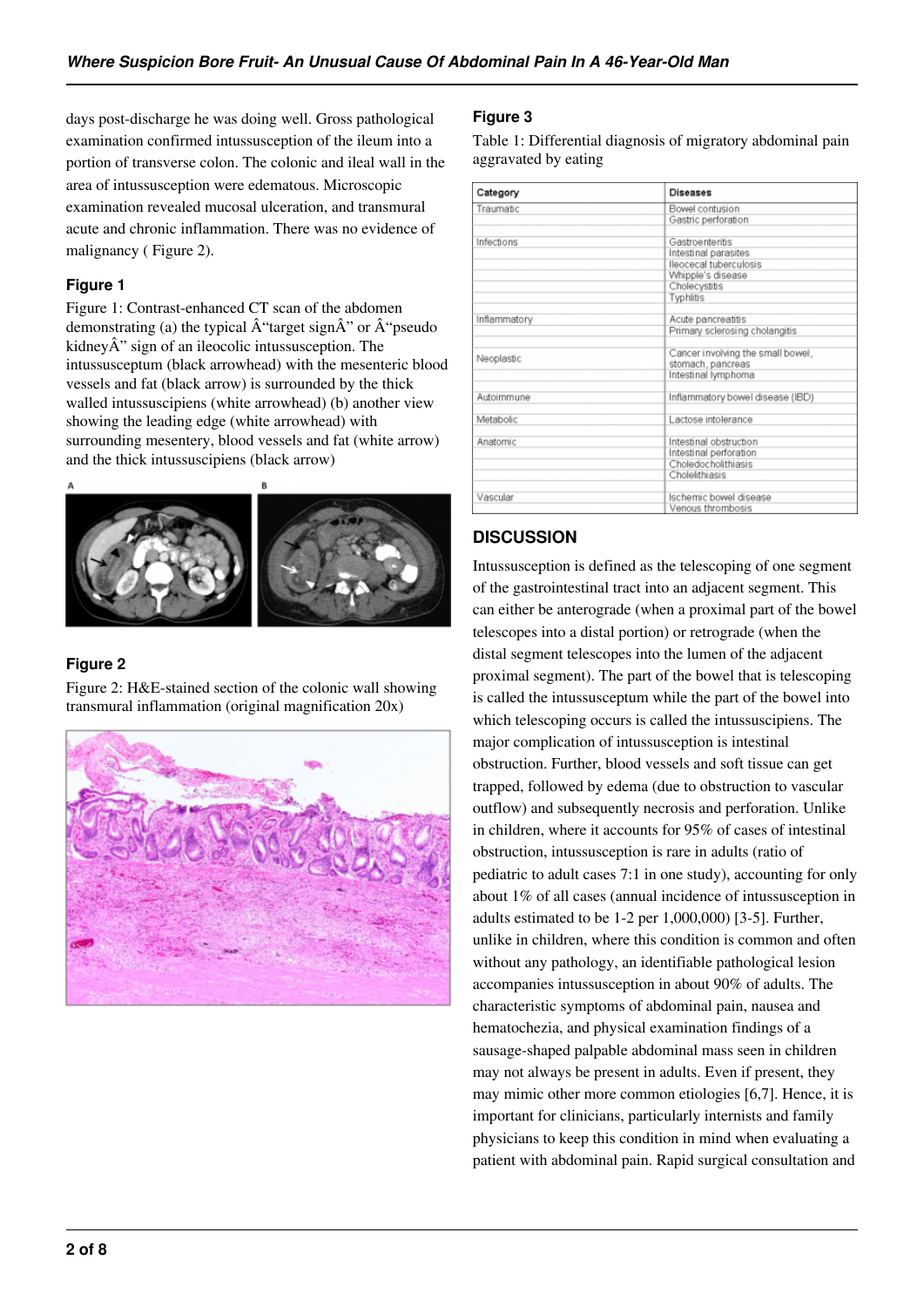surgery can be lifesaving in these patients.

#### **Figure 5**

We conducted a literature search for published case reports and case series of ileocolic intussusception in adults. The PubMed database was searched with the term "ileocolic intussusception adult". For case reports for which a full text was available, the patient and treatment characteristics were tabulated ( Table 2).

#### **Figure 4**

Table 2: Summary of adult ileocolic intussusception case reports

| First<br>author  | Age | Gender | <b>Presenting</b><br>complaints                                | Lecation of<br>Iceimabdo<br>pain      | Duration.<br>۵f<br>symptoms     | Surgery                                                                               | <b>Histopathology</b>                                        | Outcome                                                                            |
|------------------|-----|--------|----------------------------------------------------------------|---------------------------------------|---------------------------------|---------------------------------------------------------------------------------------|--------------------------------------------------------------|------------------------------------------------------------------------------------|
| Aydede [38]      | 52  | Male   | <b>Abdominal</b><br>pain.<br>treight loss                      | RLO<br>(palpable)<br>$_{\text{mass}}$ | N/A                             | Right.<br>hemicolectomy                                                               | Primary<br>intestinal B-cell<br>non-Hodglin<br>lymphoma      | Full recovery<br>with post<br>operative<br>chemotherap<br>y (last f/u<br>date N/A) |
| Balamoun<br>711  | 65  | Male   | IscinnobotA<br>pain<br>vonting                                 | RLO                                   | 3 days                          | Right.<br>hemicolectomy<br>with ileo-<br>transverse<br>colon<br>anastomosis           | Submucosal<br>lisoma (1.2cm)<br>in terminal ileum.           | Full recovery<br>(last f/u date<br>not<br>mentioned)                               |
| Butt [14]        | 28  | Male   | Abdominal<br>pain and<br>bloody<br>diamhea                     | LLO                                   | 3 days                          | Reduction and<br>partial<br>regection of<br>ileum with end-<br>to-end<br>anastomosis* | Inflammatory<br>pseudopolyp                                  | <b>Full recovery</b><br>(3 months)                                                 |
| Bravo [15]       | 75  | Male   | Abdominal<br>pain.<br>vomiting.<br>diamhea                     | N/A                                   | Pain-days<br>Diambas.<br>months | Right<br>hemicolectomy<br>with ileo-<br>transverse<br>eslan<br>anastomosis            | Submucosal ileal<br>lipoma (5.5em)<br>Gangrenous<br>appendix | <b>Full recovery</b><br>(f/u data not<br>mentioned)                                |
| Bui [49]         | 39  | Male   | Abdominal<br>pain<br>nausea.<br>vomiting                       | Epigustric                            | 5 days                          | <b>Right</b><br>hemicolectomy                                                         | Lipoma                                                       | <b>Full recovery</b><br>(last date of<br>fra 7 days<br>post surgery)               |
| Chugthai<br>[25] | 处   | Male   | Abdominal<br>pain<br>voniting                                  | RLO                                   | 6 months                        | Right<br>hemicolectomy                                                                | Tubulovillous<br>adenoma of<br>depeneal valve                | Full recovery<br>(last f/u date<br>5 days post-<br>operatively)                    |
| Chen [28]        | 45  | Male   | IsminoboA<br>pain<br>watery<br>diamhea                         | RLO                                   | 2 months                        | Right.<br>hemicolectomy                                                               | Caral<br>lymphangiona                                        | Full recovery<br>(last f/u date)<br>not<br>mentioned)                              |
| Cheung [32]      | 72  | Male   | Abdominal<br>nein.                                             | Perismbilical                         | 1 treat:                        | Right.<br>hemicolectomy<br>sartial.<br>deostony.<br>deocolostomy                      | Ceral<br>adenocarrinoma                                      | <b>N/A</b>                                                                         |
| Fanney [56]      | 41  | Male   | Abdominal<br>pain<br>vonking.<br>hematochez<br>ia, h/o<br>AIDS | RLO                                   | N/A                             | Right<br>hemicolectomy                                                                | Lymphoma and<br>CMV colitis                                  | NIA                                                                                |

| Waterabe<br>[47]       | 59      | Male | Abdominal<br>nain                                                | Lower      | 4 days            | Manual release<br>аf<br>intussusception.<br>and resection of<br>affected ileum.                          | Submucosal<br>linoma                                             | <b>N/A</b>                                                         |
|------------------------|---------|------|------------------------------------------------------------------|------------|-------------------|----------------------------------------------------------------------------------------------------------|------------------------------------------------------------------|--------------------------------------------------------------------|
| Hirasaki<br>[35]       | 47      | Male | Abdominal<br>pain                                                | N/A        | Several<br>months | llenceral<br>regection                                                                                   | Schwannona of<br>ileum.                                          | Full recovery<br>(last Du date<br>not<br>mentioned)                |
| <b>Ibrahim</b><br>[23] | 66      | Male | Abdominal<br>nain<br>nausea,<br>voniting<br>diarrhea             | Suprapubic | 4 days            | Right<br>hemicolectomy<br>with ileo-<br>transverse<br>anastomosis                                        | Adenocarcinoma<br>of the arcending<br>colon (Dukes C)            | <b>Full recovery</b><br>(last f/u date<br>not<br>mentioned)        |
| Khan [66]              | 74      | Male | Abdominal<br>pain.<br>altered<br>bowel<br>habite.<br>weight loss | RUQ        | 4 months          | Right<br>hemicolectomy<br>with end- to-<br>end descolonic<br>anastomosis                                 | Submucosal<br>lisoma of the<br>cecum                             | Full recovery<br>(last f/u 7<br>days post<br>eurgery)              |
| Kharun.<br>[67]        | 81      | Male | Abdominal<br>pain                                                | RUO        | 5 days            | Right<br>hemicolectomy                                                                                   | Tubulovillous<br>adenoma with<br>zevere dyrplazia                | N/A                                                                |
| Konishi<br>[41]        | 73      | Male | Severa<br>anemia                                                 | N/A        | N/A               | Surgical<br>resection of<br>barrior                                                                      | Large ileal<br>lisoma (5.5cm x<br>Semb                           | Full recovery<br>(last f/u date<br>N/A)                            |
| Luque-de-<br>Leon [22] | 32      | Male | N/A                                                              | N/A        | <b>N/A</b>        | Surgery N/A                                                                                              | Hodgkin<br>lymphoma                                              | N/A                                                                |
| Mahama <sup>[3]</sup>  | $^{21}$ | Male | Abdominal<br>pain.<br>nausea                                     | RLO        | 3 days            | Right<br>hemicolectomy                                                                                   | Ceral ferolith                                                   | Full recovery<br>(last Du date<br>2 days<br>postoperative<br>ly)   |
| Melcher<br>[11]        | 75      | Male | Abdominal<br>pain.<br>distension.<br>constipatio<br>n            | Diffuse    | 8 days            | Right<br>hemicolectomy<br>with end-to-<br>side ileocolic<br>anastomosis                                  | Pedunculated<br>lipoma                                           | Full recovery<br>(last date of<br>f/u 4 days<br>post surgery)      |
| Namikawa[<br>161       | ΚŻ      | Male | Abdominal<br>pain                                                | <b>RUO</b> | 6 month           | Laparoscopy-<br>Assistad<br>deocecal<br>resection of<br>tumor with LN<br>dissertion and<br>1 anastomosis | Well<br>differentiated<br>tubular<br>adenocarcinoma<br>of cectom | Full recovery<br>(5 years)<br>follow-up)                           |
| Nestoeovic<br>[17]     | 36      | Male | Abdominal<br>pain                                                | N/A        | N/A               | Right<br>hemicolectomy<br>with end-to-end<br>ilso-transverse<br>standomogic                              | Lymphoma                                                         | Full recovery                                                      |
| Shiba [30]             | 33      | Male | Abdominal<br>pain                                                | Epigwstric | 3 treeks          | Portial<br>resection of<br>ileum                                                                         | Submucos al<br>small-boure1<br>lipoma                            | <b>Full recovery</b><br>(last f/u date<br>2 years post<br>surgery) |
| Ito [56]               | 55      | Male | IsminoboA                                                        | RLO        | 2 days            | lleocered                                                                                                | Inverted                                                         | Full recovery                                                      |

## **Figure 6**

|                         |    |        | pain and<br>vomiting                                                                 |         |          | resection                                                                                         | Meckel's<br>diverticulum.                                                                  | (f/u not<br>mentioned)                                                                                                       |
|-------------------------|----|--------|--------------------------------------------------------------------------------------|---------|----------|---------------------------------------------------------------------------------------------------|--------------------------------------------------------------------------------------------|------------------------------------------------------------------------------------------------------------------------------|
| Indraccolo<br>[25]      | 36 | Female | Piercing<br>abdominal<br>tisker.<br>diambes.<br>distension                           | RLO     | 1 month  | Laparoscopic<br>debuilding of<br>pelvic<br>endometriosis<br>followed by<br>nght.<br>hemicolectomy | Intestinal<br>endometriosis                                                                | Recto-<br>vasinal<br><b>fistula</b><br>treated with<br>temporary<br>colostomy<br>closed<br>successfully<br>3 months<br>later |
| <b>Ibrahim</b><br>[24]  | 21 | Female | Abdominal<br>sain.<br>distension.<br>diambas                                         | RLO     | 7 hours  | lleocecostomy<br>with primary<br>герміг                                                           | Prior<br>appendectomy<br>scar leading to<br>thickened cerum.<br>telescoping into<br>itself | Full recovery<br>(last f/u3<br>days post<br>operative)                                                                       |
| Kin [20]                | 30 | Female | Abdominal<br>pain                                                                    | RLO     | 1 day    | <b>Heoreeal</b><br>resection                                                                      | Cecal<br>lymphangiona                                                                      | Full recovery<br>(last0u5)<br>days<br>postoperative<br>hň                                                                    |
| Koutsourela<br>kis [57] | 32 | Female | Ahdominal<br>sours.<br>distension.<br>constipatio<br>ń                               | Diffuse | 24 hours | En-blor<br>resection of the<br>cecum, right<br>colon, appendix<br><b>Semimar base</b><br>iletam.  | Endometriosis                                                                              | Full recovery<br>(last Pu 6<br>days post<br>suegery)                                                                         |
| Mareden<br>[12]         | 69 | Female | Abdominal<br>pain and<br>lump                                                        | LUO     | N/A      | Laparoscopic<br>partial<br>reduction.<br>followed by<br>nght.<br>hemicolectomy                    | Mucinous<br>adenocarrinoma<br>of eecum (T3N0)<br>with margins<br>free of tumor)            | Full recovery<br>(last f/u date)<br>3 days<br>postoperative<br>lv)                                                           |
| Yoshino<br>[13]         | 39 | Female | Abdominal<br>sain.<br>navarea.<br>voniting<br>enincidinar<br>with<br><b>Hybrises</b> | RLO     | Monthe   | Ileocecal<br>resertion.                                                                           | Widespread<br>Issonunture<br>endometriosis of<br>the intestine.                            | Full recovery<br>(last f/u7<br>days post<br>surgery)                                                                         |

us totalis, N/A: Not available, RLQ (right lower \*This patient also had incidentally diagnosed situs inversus tota<br>quadrant), RUQ (Right upper quadrant), LLQ (left lower quadrant)

## **EPIDEMIOLOGY**

There are four main types of intussusception depending on the intussusceptum and intussuscipiens - a) enteric (confined to the small intestine), b) ileocecal (the ileocecal valve is the lead point), c) ileocolic (terminal ileum telescopes into the colon) and d) colocolic (confined to the colon). The relative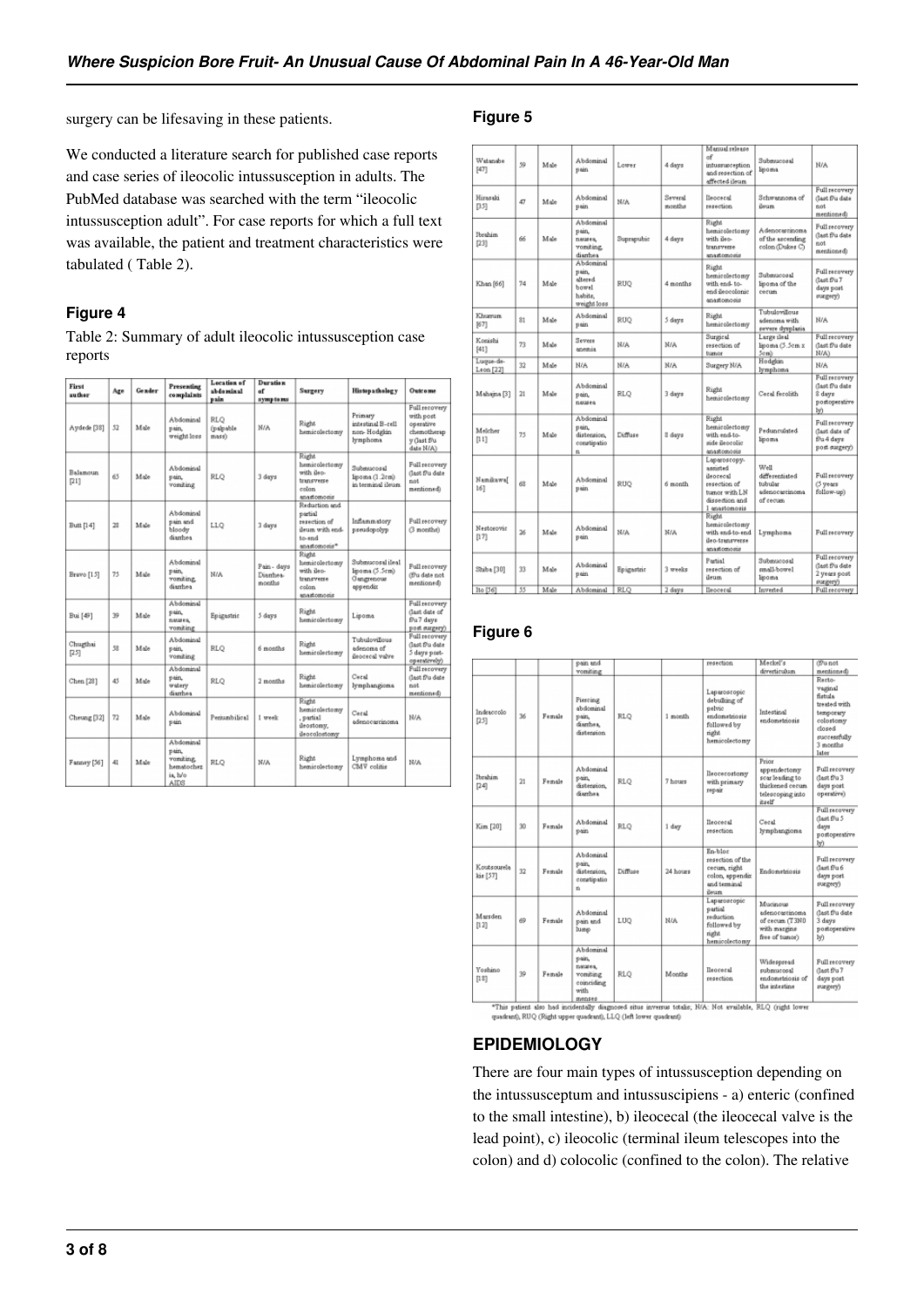incidence of ileocolic intussusception (as in our patient) is variable depending on the study, but its relative rarity is a matter of agreement. In a retrospective review of nearly 381,000 CT reports, Rea and colleagues found that the incidence of adult intussusception was 0.04% (n=170) with a mean age of 41 years. Nearly 88% of these cases were enteroenteric, 4.7% ileocecal, 6% colonocolic and 1.8% gastroenteric. About 7% of patients had evidence of intestinal obstruction on CT [8]. Another study from Winnipeg noted that 2 (9%) of 22 adult intussusceptions were ileocolic [7] and a slightly lower figure of 5% was noted in a retrospective study of 20 adult intussusception cases from France [9]. It has been suggested that African countries may have a higher incidence of ileocolic intussusception due to higher incidence of abdominal lymphadenopathy, chiefly due to infections like tuberculosis [10,11].

Causes of ileocolic intussusception in adults reported in literature include congenital anomalies (inverted Meckel's diverticulum), inflammation (pseudopolyp, endometriosis, surgical scar tissue, colitis and lymphadenopathy), mechanical obstruction (fecolith), benign (lipoma, lymphangioma, appendiceal mucocele, hamartoma, neurofibroma, schwannoma and giant mucocele of the appendix) and malignant (lymphoma, cecal adenocarcinoma, leiomyosarcoma and metastatic melanoma) neoplasms and iatrogenic (post-surgical) [3,8,12-48,48,48-57]. Two cases have been reported of patients with AIDS who developed an ileocolic intussusception secondary to B-cell lymphoma in the small intestine and cecum, respectively [36;51]. Hyperplastic lymphoid tissue was noted to be the cause of intussusception in another patient with AIDS [58]. In another case, a 29-year-old woman presented with symptoms of intussusception due to an inflammatory myofibroblastic tumor, a neoplasm usually occurring in the lungs [59]. There is an increasing tendency for the intussuscipiens to be a malignant neoplasm with advancing age of the patient. Occasionally, no pathology is found except for edema of the bowel wall. In these cases, altered peristalsis (for instance due to medications) is suggested to contribute to the disease process [27]. The incidence of these idiopathic cases varies, being nearly 23% in one report [10]. Sometimes, tumors may metastasize to the colon and cause intussusception [60]. Often the tumor telescopes into an adjacent bowel segment by virtue of its size and pulls the rest of the bowel owing to persisting peristalsis [61]. In one study from China comprising 15 patients with adult ileocecal intussusception (comprising 36% of all intussusceptions in that cohort), the

most common cause of intussusception was a benign tumor (33%) including small-intestine lipoma, hamartoma and adenoma. Thirty-three percent of the cases were due to inflammation (suppurative appendicitis, cecal inflammation, mesenteric adenitis and non-specific necrosis), 20% due to a malignant tumor (gastrointestinal stromal tumor and malignant B-cell lymphoma) and one case each was due to scar tissue from a prior appendectomy and a Meckel's diverticulum [62]. In another study from Nepal about 50% of ileocecal intussusceptions were malignant (compared to 38% of enteric and 70% of colocolic intussusceptions)[63]. A retrospective review of 28 cases of adult intussusception from Turkey found that only 2 (7%) were of ileocolic type. The mean age of patients with intussusception was 38.6 years [64]. Further evaluation of this study could not be carried out due to lack of an English language version of the article. Ahn and co-workers, in a study from Korea, reported that ileocolic intussusception accounted for about 9.5% of adult intussusceptions (n=4/42) with no malignancy in any patient (versus 9% in enteric, 50% in ileocecal and 50% in colocolic intussusception patients with an underlying malignancy) [65].

The incidence of ileocolic intussusception appears to be higher in males. In one case series by Wang and colleagues, 53% of intussusception patients were males and 47% females [66]. From Table 2, we infer that 78% of case reports of ileocolic intussusception have involved males. It can affect adults of nearly any age (21 years to 81 years, Table 2) and all races. In one series, the mean age of 15 adult ileocolic intussusception patients was  $37$  years ( $\pm 14$ ) years) with a range from 18 to 64 years [66].

## **CLINICAL FEATURES**

The most common symptoms of intestinal intussusception in order of occurrence are abdominal pain (48-50%), symptoms of intestinal obstruction (19-31%), a palpable mass (14%), hematochezia (9%), and diarrhea or constipation (5%). Interestingly, in about 5% of the patients, there was no complaint at presentation [67]. The time from onset of symptoms to presentation can be quite variable, ranging from a few hours to 6 months ( Table 2). This likely reflects the size of the intussuscipiens, the rapidity of intussusception, the degree of obstruction and severity of associated symptoms. Abdominal pain, when present, most commonly occurs in the right lower quadrant, although virtually any part of the abdomen may be painful and diffuse pain is not uncommon.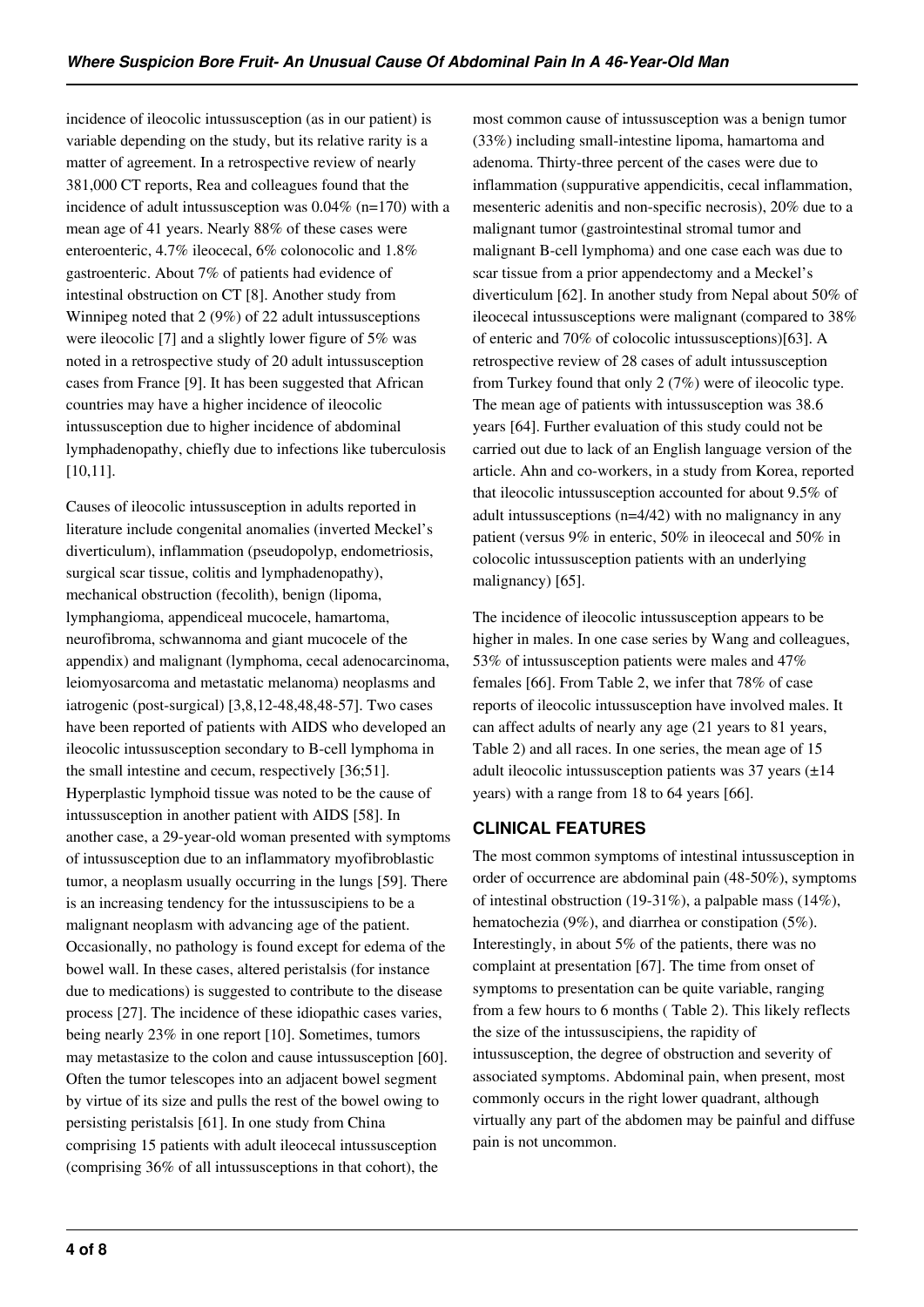## **DIAGNOSIS**

From the two large institutional studies, it can be concluded that CT scan is the most accurate imaging modality for the diagnosis of ileocecal intussusception (80-90% accurate), followed by ultrasonography (50-60%), contrast enema  $(50\%)$  and colonoscopy  $(40\%)$  [62;63]. The classic description of intussusception on CT scan is the "target lesion" or "pseudokidney image" which represents the outer intussuscipiens and the inner intussusceptum. The ultrasound finding in intussusception is characteristically termed as the "donut sign" in a transverse view and "pseudo-kidney sign" on a longitudinal view [68]. In some studies, finding of a "coiled spring" or "spiral sheath", "mushroom-like" or "crescent shaped" appearance on barium enema has been suggested to be diagnostic [38].

## **MANAGEMENT**

Surgery is the mainstay of treatment for ileocolic intussusception due to a higher incidence of an underlying neoplasm being the lead point and resulting bowel-wall edema, ischemia, and risk of gangrene and perforation [69]. In one study from China [62], 100% of patients with ileocolic intussusception underwent surgery. Nearly 67% underwent a right hemicolectomy, 27% a segmental smallbowel resection and one an appendectomy. In a Nepalese study, 58% of ileocecal intussusceptions were reduced successfully while 42% required resection. Colonoscopy was the most accurate diagnostic test (100%) followed by CT scan (90%) and ultrasound (70%) [70]. A single center experience in Spain reported 15 cases of adult intussusception over a 14-year period (age range 17-77 years). More than 50% of these were ileocecal. Malignant neoplasms were responsible for 50% of ileocecal intussusceptions. In a retrospective analysis from Virginia, about 18% of the 170 patients diagnosed with intestinal intussusception (including 3 with ileocolic disease) underwent surgery [8]. Patients who were found to have intussusception at surgical exploration had a longer length of intussusception (9.6cm vs. 3.8cm), a wider diameter of the involved segment (4.8cm vs. 3.2cm) and more commonly showed the presence of a lead point (53% vs. 30%) [8]. In a 1996 article, Steinwald and colleagues recommended that ileocecal (and ileocolic) intussusceptions should be managed either by an attempt at gentle reduction (if the cecum is in its normal position) or a right hemicolectomy (if the cecum is invaginated upon itself or is observed to have migrated distally), based on the relatively higher risk of an underlying malignancy driving the intussusception in the latter [71].

## **CONCLUSION**

Internists and family physicians are often the first to be called to evaluate a case of abdominal pain. Ileocolic intussusception is a rare cause of abdominal pain in adults which can often be missed primarily due to the frequent lack of peritoneal signs, lack of significant toxicity and a normal abdominal radiograph. A high index of suspicion needs to be maintained and awareness that CT scan is the most accurate diagnostic modality is important for early diagnosis and surgical referral of patients for a favorable outcome.

### **References**

1. Miller SK, Alpert PT: Assessment and differential diagnosis of abdominal pain. Nurse Pract; 2006; 31: 38-45, 47.

2. Kohli R, Li BU: Differential diagnosis of recurrent abdominal pain: new considerations. Pediatr Ann; 2004; 33: 113-122. 3. Mahajna A, Krausz MM: Ileocolic intussusception in an

adult patient due to a cecal fecalith. Isr Med Assoc J; 2009; 11: 58-59.

4. Pang LC: Intussusception revisited: clinicopathologic analysis of 261 cases, with emphasis on pathogenesis. South Med J; 1989; 82: 215-228.

5. Bui DQ, Preston CA, Stafford UT: Ileocolic intussusception secondary to a lipoma in an adult. Acad Emerg Med; 1997; 4: 758-760.

6. Cera SM: Intestinal intussusception. Clin Colon Rectal Surg; 2008; 21: 106-113.

7. Zubaidi A, Al-Saif F, Silverman R: Adult intussusception: a retrospective review. Dis Colon Rectum; 2006; 49: 1546-1551.

8. Rea JD, Lockhart ME, Yarbrough DE, Leeth RR, Bledsoe SE, Clements RH: Approach to management of intussusception in adults: a new paradigm in the computed tomography era. Am Surg; 2007; 73: 1098-1105.

9. Lebeau R, Koffi E, Diane B, Amani A, Kouassi JC: [Acute intestinal intussusceptions in adults: analysis of 20 cases]. Ann Chir; 2006; 131: 447-450.

10. Ugwu BT, Mbah N, Dakum NK, Yiltok SJ, Legbo JN, Uba AF: Adult intussusception: the Jos experience. West Afr J Med; 2001; 20: 213-216.

11. Melcher ML, Safadi B: Ileocolic intussusception in an adult. J Am Coll Surg; 2003; 197: 518.

12. Marsden N, Saklani AP, Davies M, Chandrasekaran TV, Khot U, Beynon J: Laparoscopic right hemicolectomy for ileocolic intussusception secondary to caecal neoplasm. Ann R Coll Surg Engl; 2009; 91: W7-W8.

13. Savescu V, Caffe L, Steopoe V: [Ileocolic intussusception due to Meckel's diverticulum in an adult patient. 1931]. Chirurgia (Bucur ); 2010; 105: 89-90. 14. Butt N, Shah SH, Alvi AR, Hassan S: Idiopathic adult ileoileal and ileocolic intussusception in situs inversus totalis: a rare coincidence. Saudi J Gastroenterol; 2012; 18: 68-70.

15. Minaya Bravo AM, Vera MC, Noguerales FF, Granell Vicent FJ: Ileocolic intussusception due to giant ileal lipoma: Review of literature and report of a case. Int J Surg Case Rep; 2012; 3: 382-384.

16. Namikawa T, Okamoto K, Okabayashi T, Kumon M, Kobayashi M, Hanazaki K: Adult intussusception with cecal adenocarcinoma: Successful treatment by laparoscopyassisted surgery following preoperative reduction. World J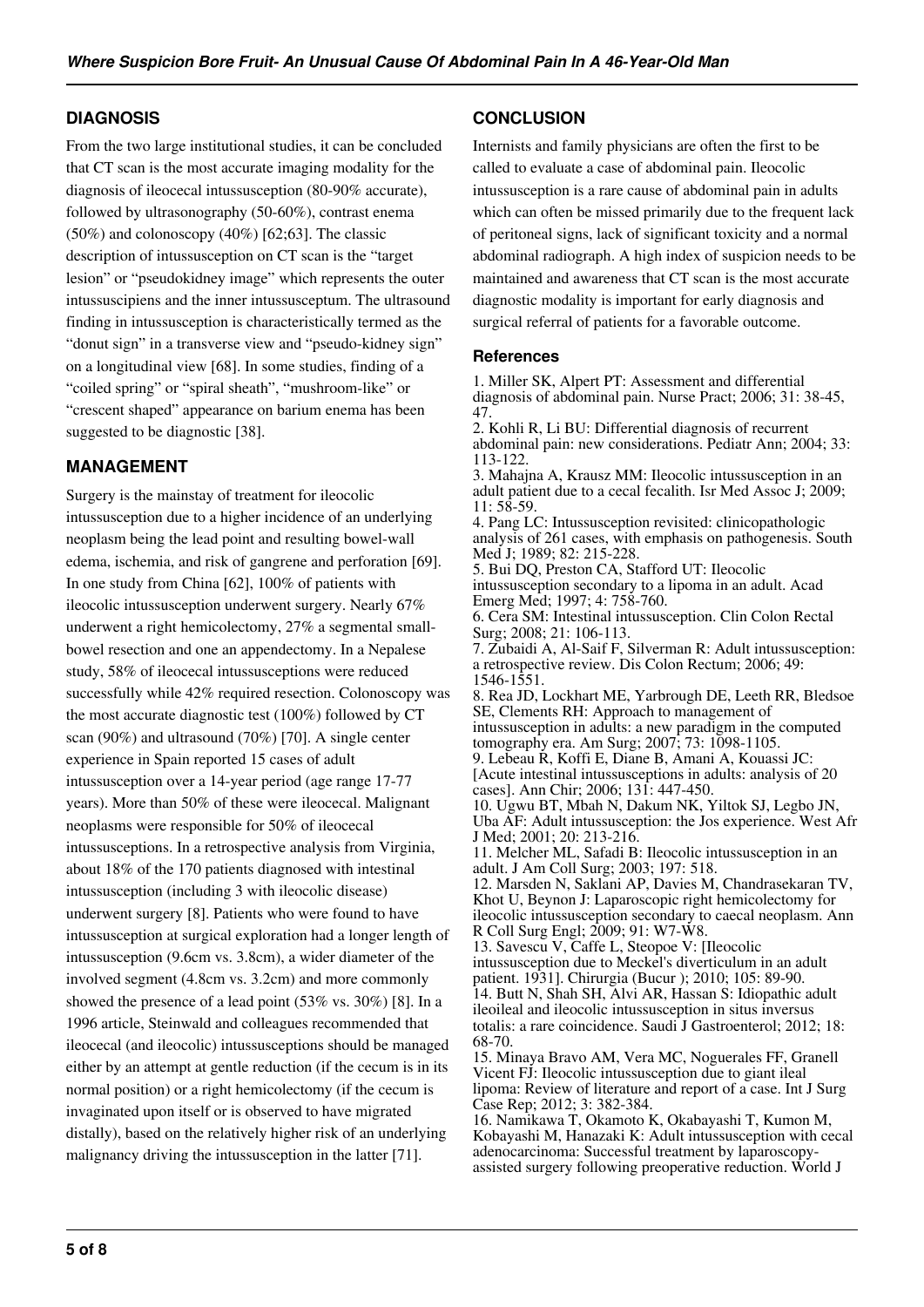Gastrointest Surg; 2012; 4: 131-134.

17. Nestorovic M, Stanojevic G, Brzacki V, Milojkovic V, Brankovic B, Pecic V, Pesic I, Smiljkovic I: Ileocolic intussusception as a presenting sign of primary lymphoma of the colon. Srp Arh Celok Lek; 2011; 139: 673-676. 18. Yoshino M, Adachi K: Ileocolic intussusception caused by endometriosis. Am Surg; 2011; 77: e129-e130. 19. Wani HU, Al OA, Al SW, Ahmed B: Schwannoma of

the ascending colon with ileocolic intussusception. Trop Gastroenterol; 2010; 31: 337-339.

20. Kim DI, Seo HI, Kim JH, Kim HS, Jo HJ: Adult Intussusception due to Cecal Lymphangioma: A Case Report. J Korean Soc Coloproctol; 2011; 27: 99-101. 21. Balamoun H, Doughan S: Ileal lipoma - a rare cause of

ileocolic intussusception in adults: Case report and literature review. World J Gastrointest Surg; 2011; 3: 13-15.

22. Luque-de-Leon E, Sanchez-Perez MA, Munoz-Juarez M, Cordera-Gonzalez de CF, Moreno-Paquentin E, Toledo-Valdovinos S: Ileocolic intussusception secondary to Hodgkin s lymphoma. Report of a case. Rev Gastroenterol Mex; 2011; 76: 64-67.

23. Ibrahim D, Patel NP, Gupta M, Fox JC, Lotfipour S: Ileocecal intussusception in the adult population: case series of two patients. West J Emerg Med; 2010; 11: 197-200. 24. Indraccolo U, Trevisan P, Gasparin P, Barbieri F: Cecal endometriosis as a cause of ileocolic intussusception. JSLS; 2010; 14: 140-142.

25. Chugthai SZ, Atif AH, Chughtai JZ, Miptah NH, Couse N: Adult ileocolic intussusception secondary to ileocaecal valve polyp. BMJ Case Rep; 2010.

26. Wei-Ming L, Chih-Hui L, Kuo LM, Yang BY: Intussusception secondary to a giant appendiceal mucocele: preoperative diagnosis by multi-slice computed tomography. Abdom Imaging; 2010; 35: 428-430.

27. Pisano G, Manca A, Farris S, Tatti A, Atzeni J, Calo PG: Adult idiopathic intussusception: a case report and review of the literature. Chir Ital; 2009; 61: 223-229.

28. Chen CF, Chuang CH, Lu CY, Hu C, Kuo TL, Hsieh JS: Adult intussusception secondary to lymphangioma of the cecum: a case report. Kaohsiung J Med Sci; 2009; 25: 347-352.

29. Montiel-Jarquin AJ, Garcia-Ramirez UN, Reyes-Paramo P, Blanca-Diaz J, Ruiz-Leon B: [The young man with intestinal invagination]. Rev Med Inst Mex Seguro Soc; 2008; 46: 681-684.

30. Shiba H, Mitsuyama Y, Hanyu K, Ikeuchi K, Hayashi H, Yanaga K: Preoperative diagnosis of adult intussusception caused by small bowel lipoma. Case Rep Gastroenterol; 2009; 3: 377-381.

31. Muroni M, Liverani A, Urbano D, Catracchia V, Marino G: [Adult ileocaecal and colic invagination: a case report]. Chir Ital; 2008; 60: 749-753.

32. Cheung WK, Tu CC, Wang KL: Ileocolic

intussusception secondary to cecal adenocarcinoma. J Am Geriatr Soc; 2008; 56: 2148-2150.

33. Coulier B, Maldague P, Broze B, Gielen I: Ileal

inflammatory fibroid polyp causing ileocolic

intussusception. JBR -BTR; 2008; 91: 149-152.

34. Deneve E, Maillet O, Blanc P, Fabre JM, Nocca D:

[Ileocecal intussusception secondary to a cecal

endometriosis]. J Gynecol Obstet Biol Reprod (Paris); 2008; 37: 796-798.

35. Marshall GB, Dunham C, Wiemer C, Lautner D, Gray RR: Answer to case of the month # 132. Adult ileocolic intussusception secondary to a submucosal lipoma. Can Assoc Radiol J; 2008; 59: 89-91.

36. Corti M, Villafane MF, Palmieri O, Aisencher D, Sawicki M, Schtirbu R, Narbaitz M, Soler MD: [Ileocolic intussusception due to a large B cell lymphoma in a patient with AIDS]. Acta Gastroenterol Latinoam; 2008; 38: 51-55. 37. Hirasaki S, Kanzaki H, Fujita K, Suzuki S, Kobayashi K, Suzuki H, Saeki H: Ileal schwannoma developing into ileocolic intussusception. World J Gastroenterol; 2008; 14: 638-640.

38. Aydede H, Sakarya A, Erhan Y, Ilkgul O, Kara E, Ozkul M: Ileocolic intussusception due to ileal lymphoma (Case report). Turk J Gastroenterol; 2002; 13: 236-238. 39. Siddiqi AJ, Arafat O, Nikolaidis P, Yaghmai V: MDCT diagnosis of ileocolic intussusception secondary to an appendiceal mucocele: value of multiplanar reformation. Emerg Radiol; 2007; 13: 273-275.

40. Maroju NK, Srinivasan K, Kadambari D, Vaithiswaran V: Postoperative intussusception in the adult: a case report. Trop Gastroenterol; 2004; 25: 40-41.

41. Konishi K, Kaneko K, Kurihara T, Takeuchi Y, Akita Y, Yoshikawa N, Mikogami T, Imawari M: Ileocolic intussusception. Gastrointest Endosc; 2004; 60: 261-262. 42. Melcher ML, Safadi B: Ileocolic intussusception in an adult. J Am Coll Surg; 2003; 197: 518.

43. Martin-Lorenzo JG, Torralba-Martinez A, Liron-Ruiz R, Flores-Pastor B, Miguel-Perello J, Aguilar-Jimenez J, Aguayo-Albasini JL: Intestinal invagination in adults: preoperative diagnosis and management. Int J Colorectal Dis; 2004; 19: 68-72.

44. Triantopoulou C, Vassilaki A, Filippou D, Velonakis S, Dervenis C, Koulentianos E: Adult ileocolic intussusception secondary to a submucosal cecal lipoma. Abdom Imaging; 2004; 29: 426-428.

45. Takenoue T, Yamada Y, Miyagawa S, Nagawa H: Intussusception up to splenic flexure by cecal carcinoma in an adult: report of a case. Hepatogastroenterology; 2003; 50: 95-98.

46. Medina-Franco H, Ramos-de la Medina A, Arista-Nasr J: [Intussusception in adults. Case report with uncommon etiology and review of the literature]. Rev Gastroenterol Mex; 2002; 67: 103-106.

47. Watanabe F, Honda S, Kubota H, Higuchi R, Sugimoto K, Iwasaki H, Yoshino G, Kanamaru H, Hanai H, Yoshii S, Kaneko E: Preoperative diagnosis of ileal lipoma by endoscopic ultrasonography probe. J Clin Gastroenterol; 2000; 31: 245-247.

48. Gonzalez Rodriguez JF, Baki W, Nisa GE, Cantero CR, Velasco SM, Ramirez Armengol JA: [Endoscopic diagnosis of an ileocolic intussusception in an adult]. Rev Esp Enferm Dig; 1998; 90: 305-306.

49. Bui DQ, Preston CA, Stafford UT: Ileocolic intussusception secondary to a lipoma in an adult. Acad Emerg Med; 1997; 4: 758-760.

50. Pan YS, Kuo HT, Lai HY, Chuang SS, Liu CS: Solitary ileal lipoma presenting with ileocolic intussusception: an unusual cause of enteritis cystica profunda. J Formos Med Assoc; 1997; 96: 469-472.

51. Gerst PH, Niazi M, Narasimha V, Saraiya R, Albu E: Primary non-Hodgkin lymphoma presenting as ileocolic intussusception. Lymphology; 1996; 29: 166-169.

52. Carels RA, Ibelings MG, Jongsma CK, Wismans PJ: [Invagination in adults]. Ned Tijdschr Geneeskd; 1997; 141: 2122-2126.

53. Erbil Y, Eminoglu L, Calis A, Berber E: Ileocolic invagination in adult due to caecal carcinoma. Acta Chir Belg; 1997; 97: 190-191.

54. Watanuki F, Ohwada S, Hosomura Y, Okamura S, Kawashima Y, Tanahashi Y, Nakamura S, Iino Y, Johshita T, Morishita Y: Small ileal neurofibroma causing intussusception in a non-neurofibromatosis patient. J Gastroenterol; 1995; 30: 113-116.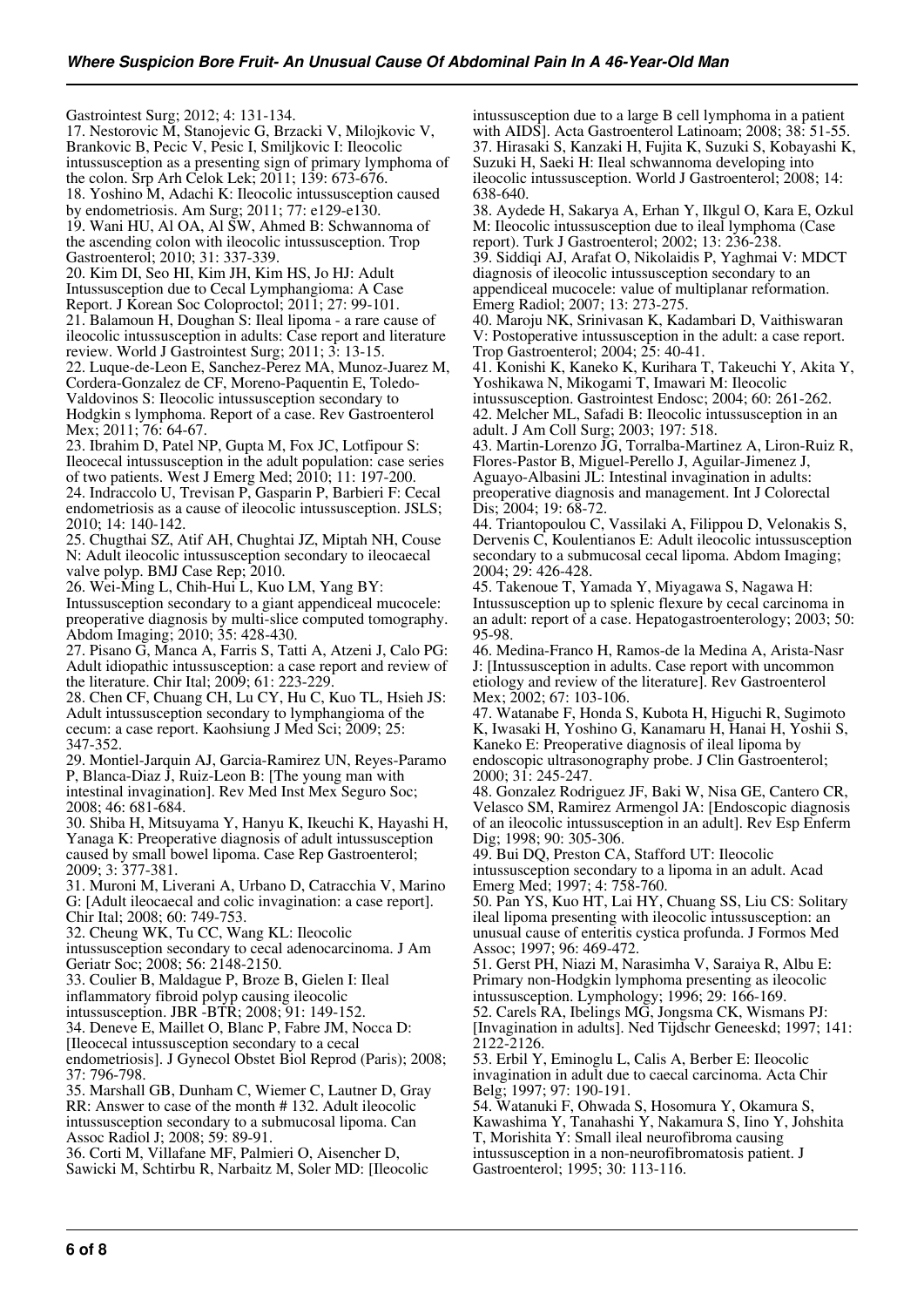55. Duncan A, Phillips TF, Sclafani SJ, Goldstein AS, Lipkowitz G, Scalea TM, Golueke PJ, Panetta T, Shaftan GW: Intussusception following abdominal trauma. J Trauma; 1987; 27: 1193-1199.

56. Ito T, Sato K, Maekawa H, Sakurada M, Orita H, Komatsu Y, Wada R: Adult intussusception caused by an inverted meckel diverticulum. Case Rep Gastroenterol; 2011; 5: 320-324.

57. Koutsourelakis I, Markakis H, Koulas S,

Mparmpantonakis N, Perraki E, Christodoulou K: Ileocolic intussusception due to endometriosis. JSLS; 2007; 11: 131-135.

58. Fanney DL, Silverman PM, Stull MA: Abdominal case of the day. Ileocolic intussusception in AIDS. AJR Am J Roentgenol; 1990; 154: 1325-1326.

59. Milne AN, Sweeney KJ, O'Riordain DS, Pauwels P, Debiec-Rychter M, Offerhaus GJ, Jeffers M: Inflammatory myofibroblastic tumor with ALK/TPM3 fusion presenting as ileocolic intussusception: an unusual presentation of an unusual neoplasm. Hum Pathol; 2006; 37: 112-116.

60. Deguchi R, Takagi A, Igarashi M, Shirai T, Shiba T,

Watanabe S, Kurumada T, Miwa T, Sadahiro S, Yasuda M: A case of ileocolic intussusception from renal cell carcinoma. Endoscopy; 2000; 32: 658-660.

61. Takiguchi N, Sarashina H, Saitoh N, Nunomura M, Kouda K, Ozaki K, Nakajima N, Fujihira T, Mikata A: Ileocolic intussusception in adult due to malignant lymphoma in the cecum with intramural metastasis. J Gastroenterol; 1996; 31: 603-606.

62. Wang N, Cui XY, Liu Y, Long J, Xu YH, Guo RX, Guo KJ: Adult intussusception: a retrospective review of 41

cases. World J Gastroenterol; 2009; 15: 3303-3308. 63. Gupta RK, Agrawal CS, Yadav R, Bajracharya A, Sah PL: Intussusception in adults: institutional review. Int J Surg; 2011; 9: 91-95.

64. Korkmaz O, Yilmaz HG, Tacyildiz IH, Akgun Y: [Intussusception in adults]. Ulus Travma Acil Cerrahi Derg; 2009; 15: 154-158.

65. Ahn JH, Choi SC, Lee KJ, Jung YS: A clinical overview of a retrospective study about adult intussusceptions: focusing on discrepancies among previous studies. Dig Dis Sci; 2009; 54: 2643-2649.

66. Wang N, Cui XY, Liu Y, Long J, Xu YH, Guo RX, Guo KJ: Adult intussusception: a retrospective review of 41 cases. World J Gastroenterol; 2009; 15: 3303-3308.

67. Guillen Paredes MP, Campillo SA, Martin Lorenzo JG, Torralba Martinez JA, Mengual BM, Cases Baldo MJ, Aguayo Albasini JL: Adult intussusception - 14 case reports

and their outcomes. Rev Esp Enferm Dig; 2010; 102: 32-40. 68. Khan MN, Agrawal A, Strauss P: Ileocolic

Intussusception - A rare cause of acute intestinal obstruction in adults; Case report and literature review. World J Emerg Surg; 2008; 3: 26.

69. Khurrum BM, Hussain S, Wise M, Wexner SD: Controversy in the treatment of adult long ileocolic intussusception: case report. Am Surg; 2000; 66: 742-743. 70. Gupta RK, Agrawal CS, Yadav R, Bajracharya A, Sah PL: Intussusception in adults: institutional review. Int J Surg; 2011; 9: 91-95.

71. Steinwald PM, Trachiotis GD, Tannebaum IR: Intussusception in an adult secondary to an inverted Meckel's diverticulum. Am Surg; 1996; 62: 889-894.